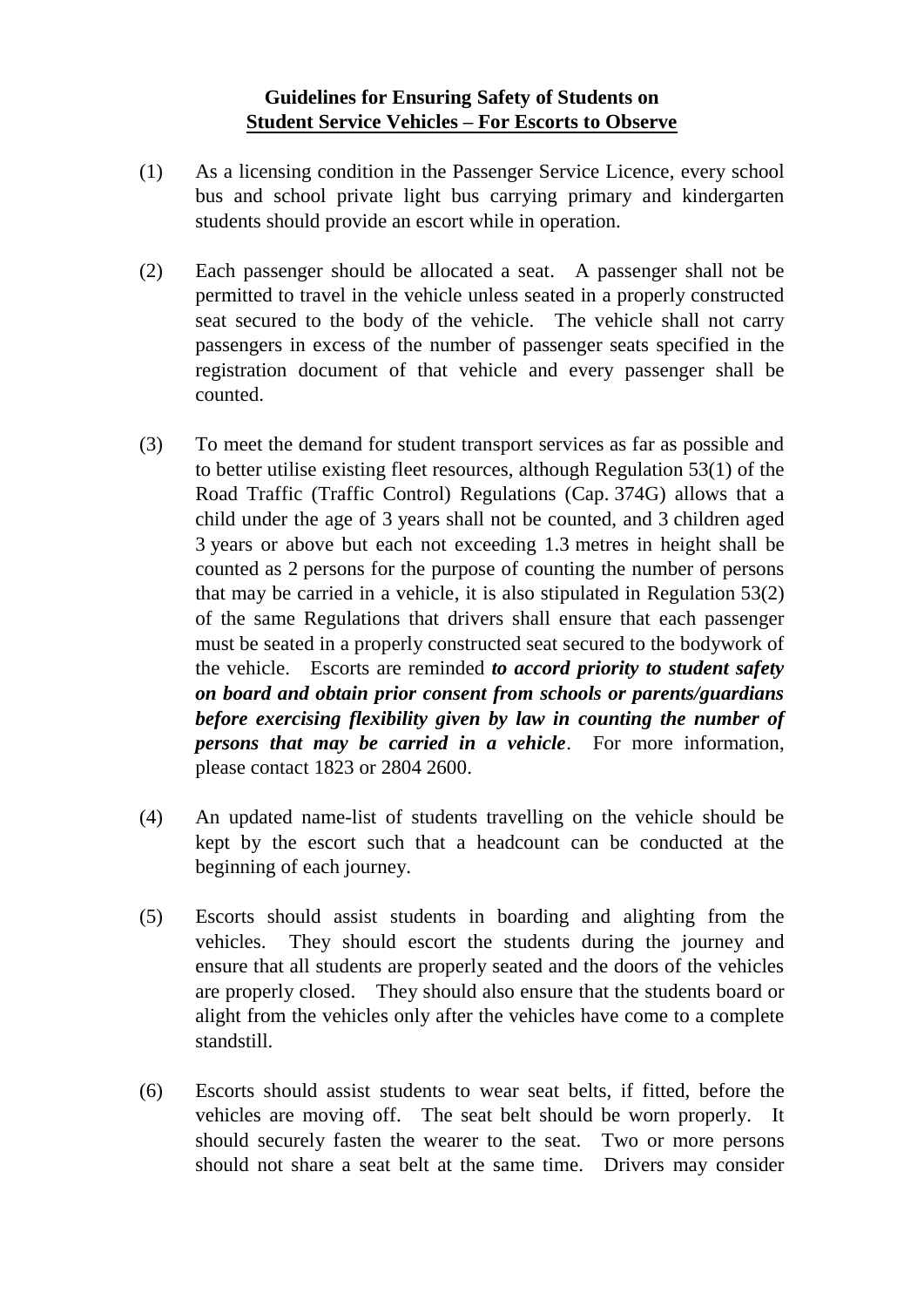refusing to move off the vehicle if a passenger refuses to wear a seat belt installed on the vehicle.

- (7) Escorts should ensure discipline of students travelling on the vehicles. Students, for example,
	- (i) must remain seated unless boarding or alighting;
	- (ii) must not talk to the drivers or shout;
	- (iii) must refrain from playing;
	- (iv) should not eat or drink for the sake of keeping the vehicle clean;
	- (v) must not put their heads, hands or any part of bodies out of the windows of the vehicles;
	- (vi) they must not board or alight from the vehicle until the vehicle has come to a standstill;
	- (vii) must not play with the emergency exits; and
	- (viii) must not play with the seat belts or unfasten the seat belts during the journey.
- (8) Escorts should ensure that no student is missing, and all the students reach schools safely and are collected by their parents/guardians on their homeward journey. The practice of transferring students from one vehicle to another during the journey increases the risks of student missing and is therefore not recommended.
- (9) There should be a replacement for the escort in case he/she takes leave.
- (10) In case of emergency or accident, drivers together with the escorts should help the students to keep calm to avoid unnecessary panic and lead the students to evacuate the vehicle safely if necessary.
- (11) Escorts should ensure that the alighted students are safe before the vehicles are moving off by the drivers.
- (12) Escorts should help to ensure that
	- (i) all necessary warning devices for the emergency exits and any power-operated doors are in good working order;
	- (ii) the gangway and emergency exits are not obstructed;
	- (iii) the "CAUTION CHILDREN 小心學童" sign board is displayed at the rear of the school bus while student service is in operation; and
	- (iv) the "STUDENT SERVICE 學生服務" sign board is displayed on the windscreen of the school bus while student service is in operation.